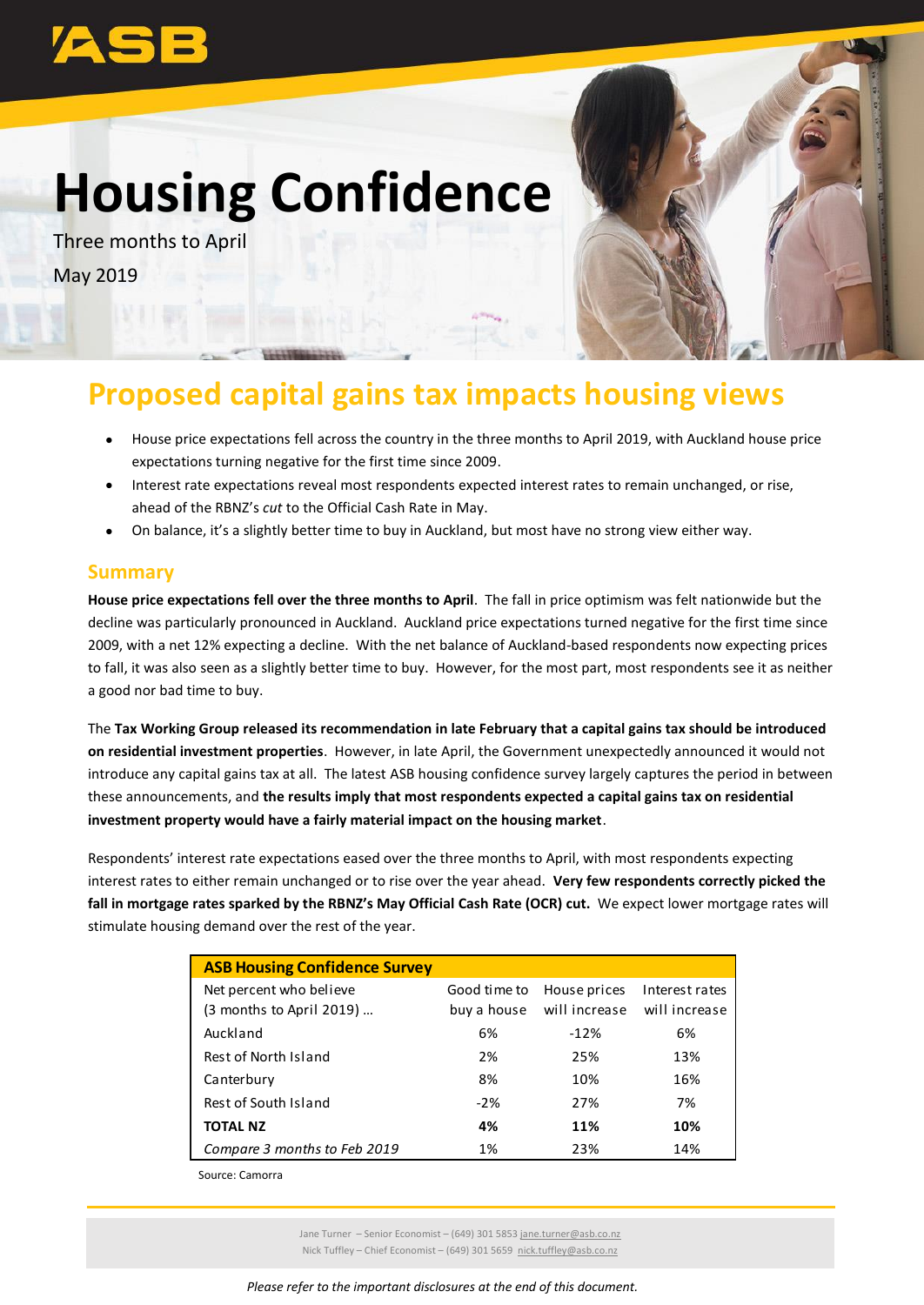## **Price Expectations: Auckland price expectations turn negative**

The net balance of respondents expecting house prices to increase over the next year fell to the lowest level since April 2011, to just a net 11% of respondents expecting higher prices in the latest survey (three months to April). A breakdown of the nationwide figures for the most recent quarter showed:

- 34% of respondents to the ASB survey expect higher prices, while 23% expect prices to fall (compared to 40% and 17% in last quarter);
- On balance, a net 11% expect higher prices (was 23% last quarter);
- 28% expect no change in prices (unchanged from last quarter), while 16% don't know (was 15%).

**House price expectations shifted lower between February and April 2019. The weak result was led by a large fall in Auckland house price expectations – which fell into negative territory for the first time since 2009**. A net 12% of respondents now expect house prices to fall in Auckland, versus the net 8% that expected higher house prices to rise just one quarter ago. The results became increasingly pessimistic over the three-month survey period, with the April month survey results seeing a net 23% expecting a decline in

Auckland house prices.

The weak result in Auckland was unsurprising, given the **Auckland housing market clearly softened over these months** and with the media drawing much attention to weak Auckland housing statistics. Furthermore, since late last year many media commentators have drawn parallels between the Auckland and Australia's housing markets, highlighting the sharp house price declines in Australia and implying declines can be expected in Auckland. Nonetheless, we are surprised by the extent of the weak results from the ASB survey. The Auckland housing market has softened, but the balance of indicators suggest the Auckland housing market is not (yet) in dire straits. The number of houses



listed for sale in Auckland is only around historic average levels. Meanwhile, Auckland's housing market is fundamentally undersupplied; a contrast to Sydney's housing market.

The other surprise from ASB housing confidence survey results was that **the fall in house price expectations was broad-based across New Zealand**. House price expectations in the North Island excluding Auckland moderated to a net 25% expecting an increase (down from a net 32% in the previous survey). Meanwhile, South Island house price expectations moderated to just net 18% expecting a house price increase, down from a net 29%. This is despite most regional housing markets (with a few exceptions) being very tight and recording strong house price growth during the months the survey was conducted.

All up, **the extent of the fall in Auckland house price expectations, along with the decline being witnessed at a nation-wide level, suggests that the survey respondents may have been influenced by the Tax Working Group recommendations released in late February.** These included a recommendation that a capital gains tax should be introduced on residential investment properties. Over February and March, it was widely expected that the Government would, at a minimum, pursue a capital gains tax on residential investment properties. However, in mid-April, the Government unexpectedly announced that a capital gains tax was off the table entirely. We will be keenly watching our next quarter's housing confidence survey to see how much (if any) of the fall in house price expectations is reversed.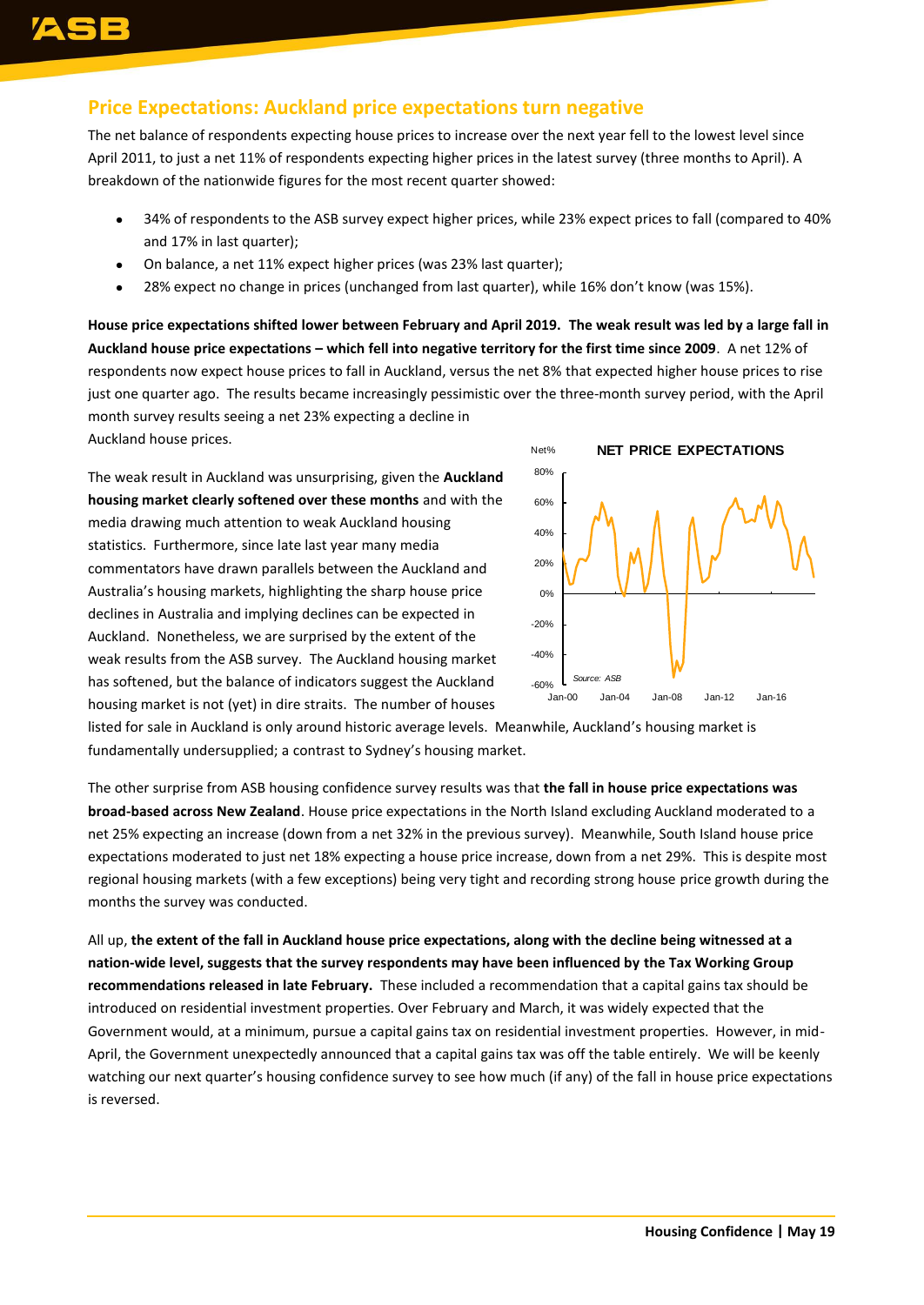#### **Rate Expectations: RBNZ May rate cut was widely unexpected**

Interest rate expectations continued to edge lower following the previous quarter's sharp fall. On balance, interest rate expectations remained skewed to expecting increases. A breakdown of the net quarterly figures shows:

- 23% expect higher interest rates over the coming year, while 13% expect lower interest rates (was 26% and 12% last quarter);
- On balance, a net 10% expect higher interest rates, down from a net 14% figure in January;
- 36% expect interest rates to stay the same (35%), while 28% don't know (26%).

**Over a third of respondents surveyed between February and April expected interest rates to remain unchanged over the coming year.** These results show that very few respondents anticipated the RBNZ OCR cut at the May Monetary Policy Statement - with some fixed-term mortgage rates falling in early April ahead of the move. Indeed, in the months preceding the RBNZ decision to cut the OCR, more people had expected rates to lift (23%) rather than to fall (just 13%). These results confirm just how unexpected the RBNZ's change in monetary policy stance was between the February Monetary Policy Statement and the shift to an easing bias in late March.



**We expect the RBNZ will need to cut the OCR once more in 2019,** although the RBNZ does not appear to be in any hurry to make a second move and the timing of a follow up rate cut is likely to be highly data dependent. For borrowers, some fixed-term mortgage rates could possibly fall a little further if the RBNZ cuts the OCR again, although we note that recent declines in most the fixed-term mortgage rates already reflect an expectation of this easing.

## **Buying Sentiment: still on the sidelines**

Respondents are broadly balanced on whether now is a good time to buy, with sentiment continuing to gradually improve from recent years when respondents perceived it to be a bad time to buy a house. Breaking down the nationwide figure shows:

- 19% say it is a good time to buy, while 15% say it is a bad time (was 17% and 16% last quarter);
- The difference is a net 4% (was 1% last quarter);
- 50% say it is neither good nor bad (51% previous), and 15% don't know (unchanged).

**The majority of respondents saw February to April as neither a particularly good nor bad time to buy,** with the net balance tipping to be slightly more positive than the previous quarter's (up to a net 4%). Cantabrians remain the most optimistic across NZ on now being a good time to buy. But with the housing market in Canterbury heating up and housing market conditions starting to tighten, we were unsurprised to see buying sentiment gradually waning in Canterbury, with just a net 8% seeing it as a good time to buy – down from 12% in January.

**The softer Auckland housing market has bolstered enthusiasm for home buyers**, with a net 6% seeing now as a good time to buy, up from a net 0% in January. Over the early months of the year, the Auckland market tipped slightly back towards a buyers' market, with demand softening and prices starting to fall again. Despite the capital gains tax being ruled out, we still expect that many investors may remain on the sidelines this year as investors navigate a variety of recent policy changes that will impact investment property ownership.

**We are surprised how balanced sentiment remained throughout the rest of the country, where the housing market in most regions is very tight and very hot.** A net 2% of respondents see now as a good time to buy in the North Island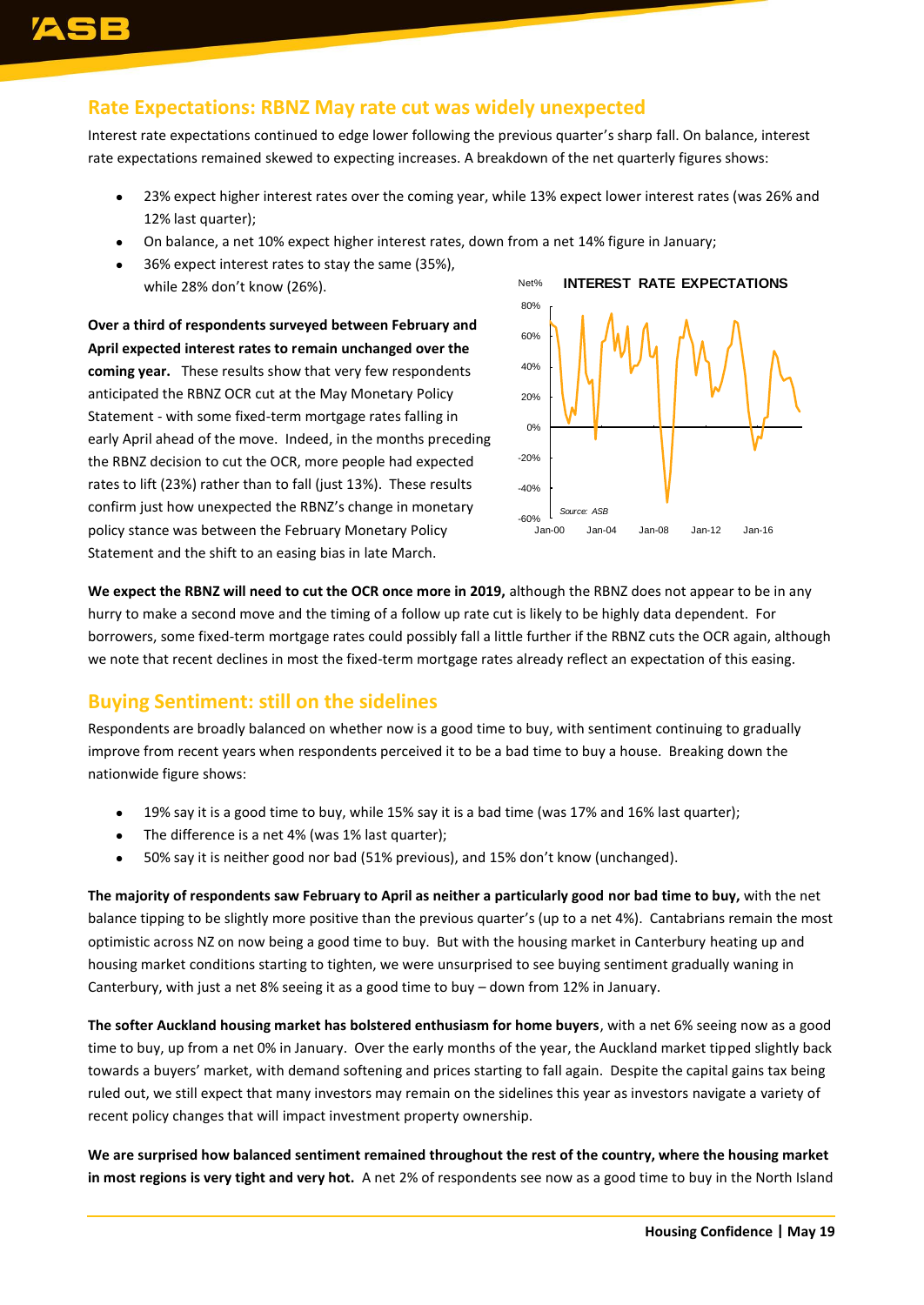(excluding Auckland) and a net 2% see now as a bad time to buy in the South Island (excluding Canterbury). There has been a steady improvement in buying sentiment throughout the country over the past year, despite markets in many regions remaining very competitive and house prices growing strongly. We expect lower interest rates will increase the demand for housing in these areas and for market conditions to continue favouring sellers outside of Auckland, Canterbury, Northland and the West Coast of the South Island.



#### **Outlook:**

The NZ housing market has been subjected to a number of

different drivers over the past few years, and we have seen relatively high variation in housing market performance across different regions. Fundamentals supporting housing demand include:

- Strong population growth and a sluggish housing supply response.
- The strong labour market, which supports household investment appetites.
- **•** Improving household incomes.
- Low mortgage interest rates.
- The gradual relaxation of the RBNZ's high loan to value lending restrictions (for both investors and owneroccupiers).

**Over early April, mortgage rates fell sharply** (up to 30-60 basis points for some fixed-rate mortgage terms) due to weak economic data and a growing expectation in financial markets that the Reserve Bank of New Zealand (RBNZ) will cut the Official Cash Rate (OCR) by 50 basis points over 2019. The RBNZ delivered a 25 basis point OCR cut at the May MPS and we expect the RBNZ will follow up with another cut in the second half of 2019. **Lower mortgage rates are likely to boost housing demand and house price growth** 

**across NZ.** 

**Across most of NZ, the housing market remained hot over the first quarter of 2019**. Prices continued to grow strongly as the market remains supply constrained. **Lower mortgage rates will see house price growth remain firm over 2019.** Nonetheless, we continue to expect house price growth will gradually moderate over 2020 once housing supply catches up.

**Auckland's housing market softened over the early months of the year,** with prices recording a small decline over Q1 2019. **Lower interest rates will likely provide a floor under Auckland house prices**.



The **Labour Government's housing policies have reduced investor demand at the margin**, including the Healthy Home Bill, ring-fencing tax losses on rental properties, and restrictions on foreign buyers. Reduced investor demand will likely impact the Auckland housing market the most, and we expect the Auckland housing market trends to remain driven by first home buyer appetite.

In Auckland flat house prices vs. growing household incomes has seen an improvement in affordability – albeit from extremely stretched levels. We expect Auckland's house-price-to-income ratio to continue to gradually fall, with the Auckland market achieving a 'soft landing'.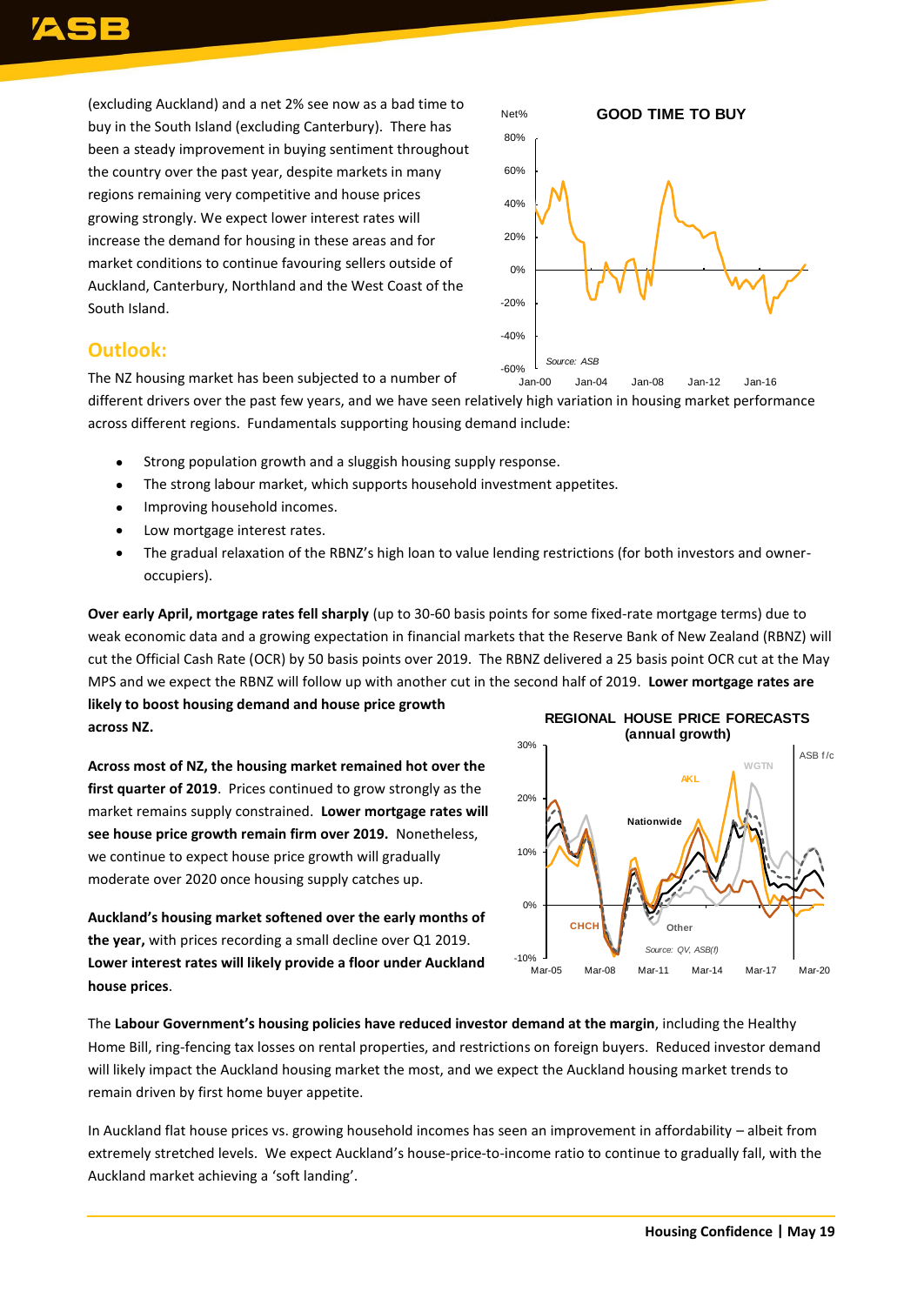

#### **In summary**

- House price expectations fell over the three months to April; the fall was felt nationwide but the decline was particularly pronounced in Auckland. Auckland price expectations turned negative for the first time since 2009.
- In late February, the Tax Working Group released its recommendation that a capital gains tax is introduced on residential investment properties. In late April, the Government unexpectedly announced it would not introduce any form of capital gains tax.
- Respondents' interest rate expectations eased over the three months to April, with most respondents expecting interest rates to either remain unchanged or rise over the year ahead. Very few respondents anticipated the fall in mortgage rates sparked by the RBNZ's May rate cut.
- Respondents' sentiment about now being a good time to buy remained broadly neutral. However, weak price expectations in Auckland contributed to an increased proportion of respondents seeing now as a good time to buy in Auckland.

## **Additional housing commentary**

For more commentary on the housing market and on home loan rates go to the following online ASB reports:

- [Housing Confidence](https://www.asb.co.nz/documents/economic-research/housing-confidence.html) (this report)
- [Home Loan Rates](https://www.asb.co.nz/documents/economic-research/home-loan-rate-report.html)
- [Weekly Economic Reports](https://www.asb.co.nz/documents/economic-research/economic-weekly.html)
- [Home Economics](https://www.asb.co.nz/documents/economic-research/home-economics.html)

For general reference, the reports are included within the online Information Centre [\(https://reports.asb.co.nz/index.html\)](https://reports.asb.co.nz/index.html).

For specific reference to housing, reports that include housing commentary can be accessed via a Search page [\(https://reports.asb.co.nz/search/keyword.html\)](https://reports.asb.co.nz/search/keyword.html) by selecting the keyword "Housing".